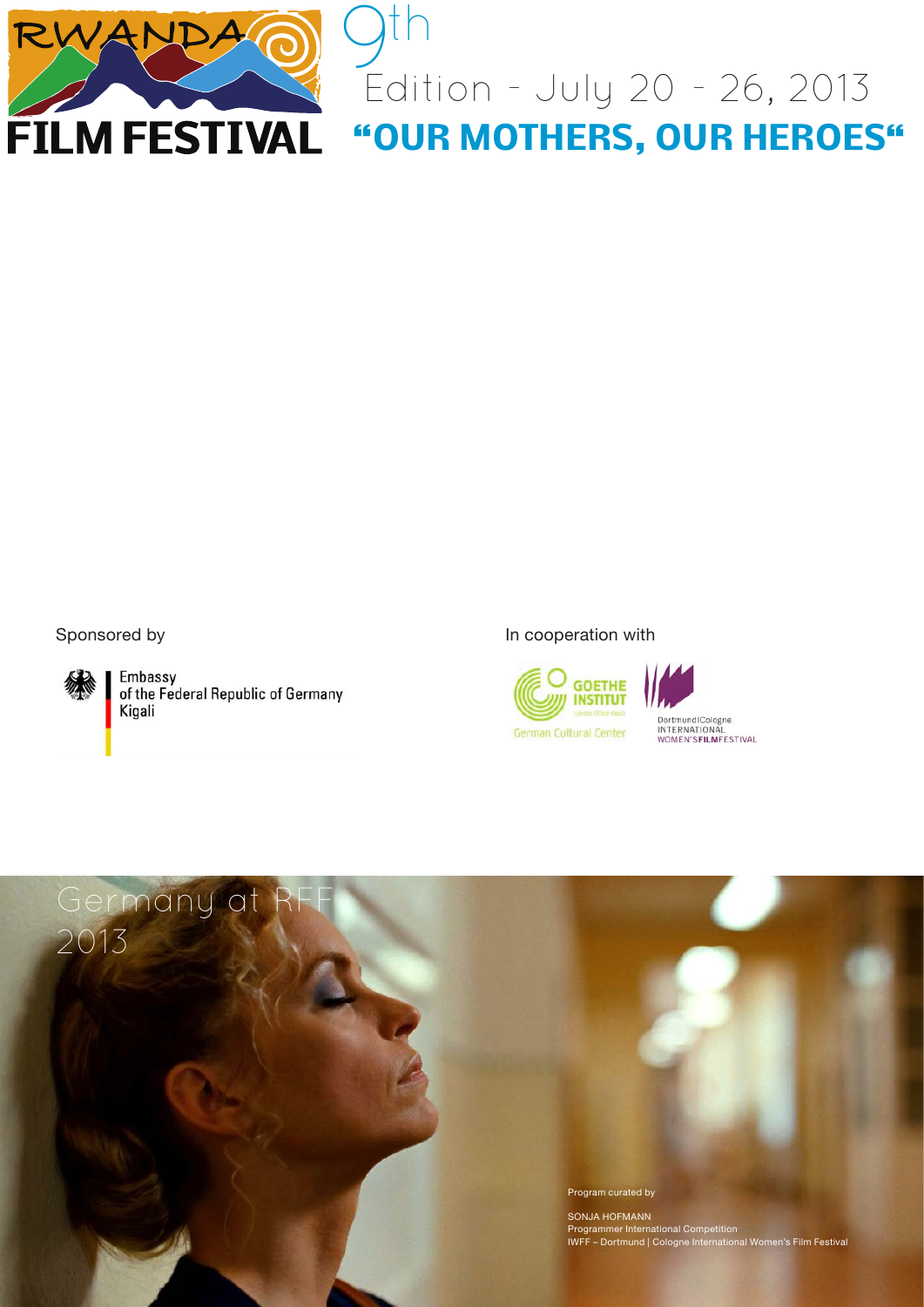The German Focus contributes to this year's Rwanda Film Festival theme, "Our Mother's Our Heroes", with a special view on German female filmmakers and female protagonists in cooperation with IWFF – Dortmund | Cologne International Women's Film Festival. Ten feature films will present some of the most well known directors like Hermine Huntgeburth, Sandra Nettelbeck, Pia Marais and Maren Ade and actresses like Martina Gedeck, Nina Hoss, Sandra Hüller and Birgit Minichmayr. Each film had its cinema release in Germany and the lot won several prestigious awards. From classic thriller and drama, to romance and comedy; from films of 'the Berlin School' to documentary, the themes and genres of the German Focus are deeply human and eclectic. They focus on women in different roles and positions in society.

While the documentary 11 FRIENDS shows the inner life of the girls of the German women's national football team, MISS STINNES MOTORS ROUND THE WORLD tells the story of the first woman to circle the world by car, including original footage from her expedition in 1927. Several films deal with topics of Germany's recent history: BARBARA is a doctor working in 1980s East Germany who finds herself banished to a small country hospital because she wants to emigrate to the West. The comedy, ALMANYA, spans a period of 45 years to portray a turkish family arriving as "guest workers" at the end of the 60s to Germany, later returning for a journey to their old country. Another comedy, MOSTLY MARTHA, tells the story of a female supreme ruler of the kitchen staff, who suddenly has to care for her young niece. Silver Bear-winner, EVERYONE ELSE, is an intimate love story of a couple in search of their own identity. Two further films deal with cultural differences in mixed relationships: while the most successful German film of the year 2005, THE WHITE MASAI, tells the autobiographical story of a Swiss woman meeting a Samburu warrior in Kenya, the documentary THE CROCODILES OF THE WANDAOGO FAMILY, follows the journeys of German director Britta Wandaogo and her daughter Kaddi to her husband's home village in Burkina Faso. Several years later, Kaddi reflects the role she plays in her German and African families in the short film CROCODILES WITHOUT SADDLES.

Recently released in German cinemas, the thriller, LAYLA FOURIE, is set in South Africa, where director Pia Marais was born and raised. It deals with the problems of society's mistrust and a single mother, whose daily life is affected by paranoia and fear. The film was given a "Special Mention" by the International Jury during this year's Berlin Film Festival.

While those films present a broad spectrum of social themes in today's cinematic work of Germany, the Focus as a special introduction will present the documentary, GERMANY FROM ABOVE, which takes the audience on a journey with spectacular aerial shots of nature and cities of Germany, discovering the country from a bird's eye view. Seen from above, you get a wider perspective of the setting, of time and history. We hope to see you all in the cinemas!

*Curated by Sonja Hofmann*

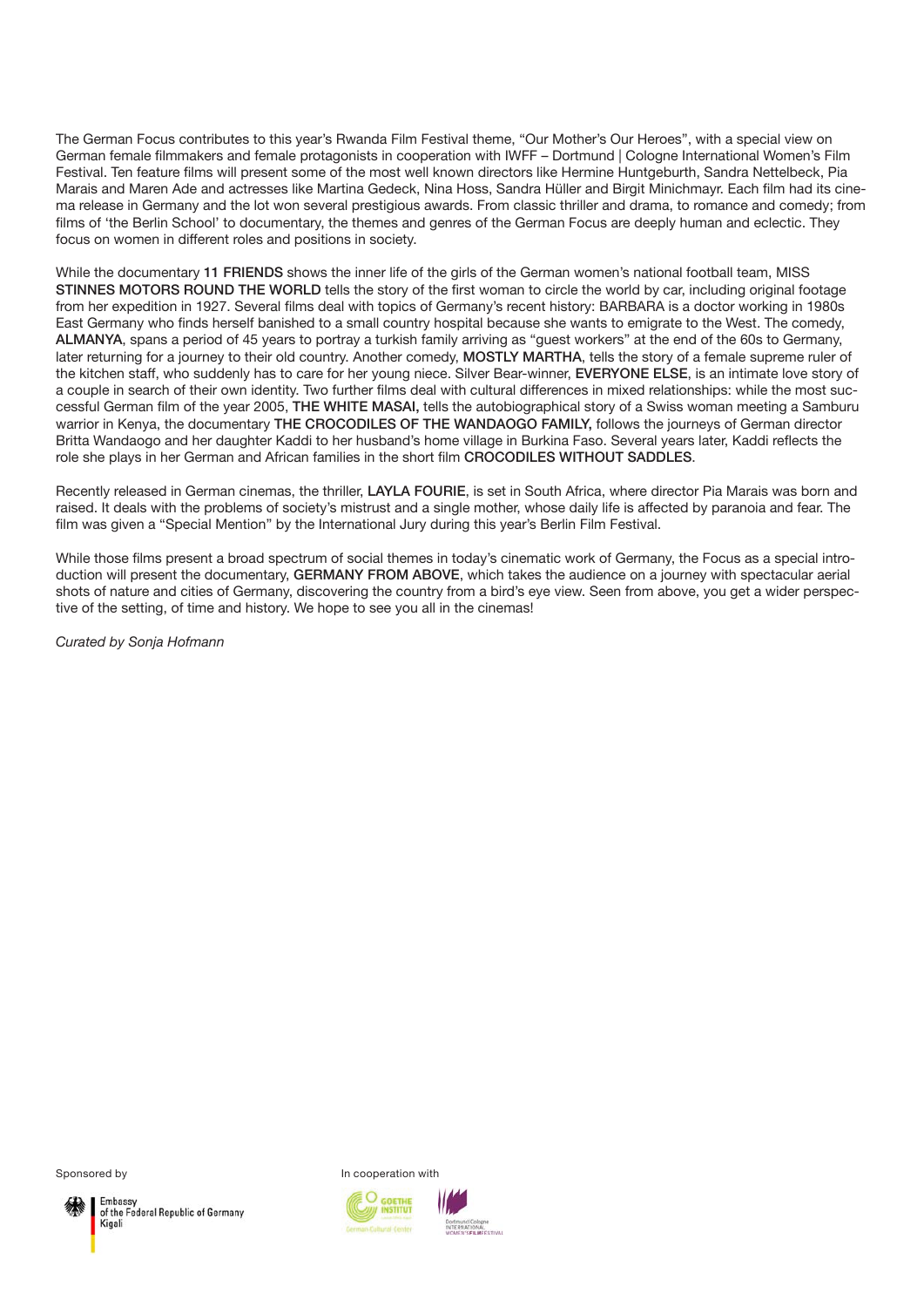# Century Cinema Kigali City Towel (KCT)

GERMANY FROM ABOVE / Petra Höfer, Freddie Röckenhaus (Germany 2012, 110 min.), Documentary with aerial photographs of **Germany** 

#### *Screening time: July 21, 2013 at 8:45 PM*

This spectacular film takes the viewer on a journey of a special kind - discovering Germany from a birds-eye-view. Crisp, lavishly produced aerial footage invites the audience to an exciting flight experience. From the Wadden Sea to the mountain Watzmann, from Frankfurt's skyline to the Elbe River, from the smelting plants on the River Rhine near Duisburg to the huge moon-like landscape with its open-pit mines in Eastern Germany, from the mountain goats in the Alps to the baby seals in the dunes of Helgoland. Seen from above, you get a different feeling for the networks and apparently peaceful coexistence of nature, cities, highways, medieval city walls and futuristic skyscrapers, power stations and trashes and tractors in the fields. Germany from Above follows the rhythm of the four seasons, during a year we fly over the Alpine mountains in deep snow to the charming historic towns at the beginning of spring, to Munich and Berlin in summer time, to the stormy winter North Sea. From above you get a clearer view of the country, of its present time and of its history.

THE WHITE MASAI / Hermine Huntgeburth (Germany 2005, 131 min., most successful german film of 2005), Drama / Romance; Cast: Nina Hoss, Jacky Ido, Katja Flint, Janek Rieke

#### *Screening time: July 22, 2013 at 9:00 PM*

#### A true story based on the international bestseller by Corinne Hofmann.

At the end of her holidays in Kenya, Carola (Nina Hoss) meets the Samburu warrior Lemalian (Jacky Ido), who cuts a handsome figure with his weapons and traditional dress. Fascinated, Carola falls head over heels in love with him. The results are fateful: she impulsively cancels her return flight and sends her boyfriend (Janek Rieke) back home alone. She stays in Kenya and sets out in search of Lemalian. After a grueling journey through the African wilderness, Carola meets the German woman Elisabeth (Katja Flint) in Maralal, and the two become friends. There she also runs into Lemalian again and follows him to his village, Barsaloi. Carola decides to turn her back on her old life in Switzerland. With incredible energy, she braves all obstacles and builds a new life for herself in Africa. But what she felt was the biggest love of her life turns into an ordeal, an adventure between heaven and hell, a journey that takes her to her limits...

MISS STINNES MOTORS ROUND THE WORLD / Erica von Moeller (Germany 2009, 90 min.) Documentary/Feature; Cast: Sandra Hüller, Bjarne Henriksen

#### *Screening time: July 24, 2013, 9:20 PM*

Miss Stinnes motors round the World" tells the incredible story of Clärenore Stinnes, the first woman to circle the world by car. Accompanied by the swedish cameraman Carl-Axel Söderström she starts the expedition 1927 in an Adler Standard 6. The two fall in love, but they have to deal with social conventions and the difficult circumstances of their journey, before becoming a couple. The documentary features spectacular original footage from Stinnes and Söderström as well as contemporary footage and scenes with the actors Sandra Hüller as Clärenore Stinnes and Bjarne Henriksen as Carl-Axel Söderström. The film tells one of the most extraordinary adventure stories and love stories of the 20th century.



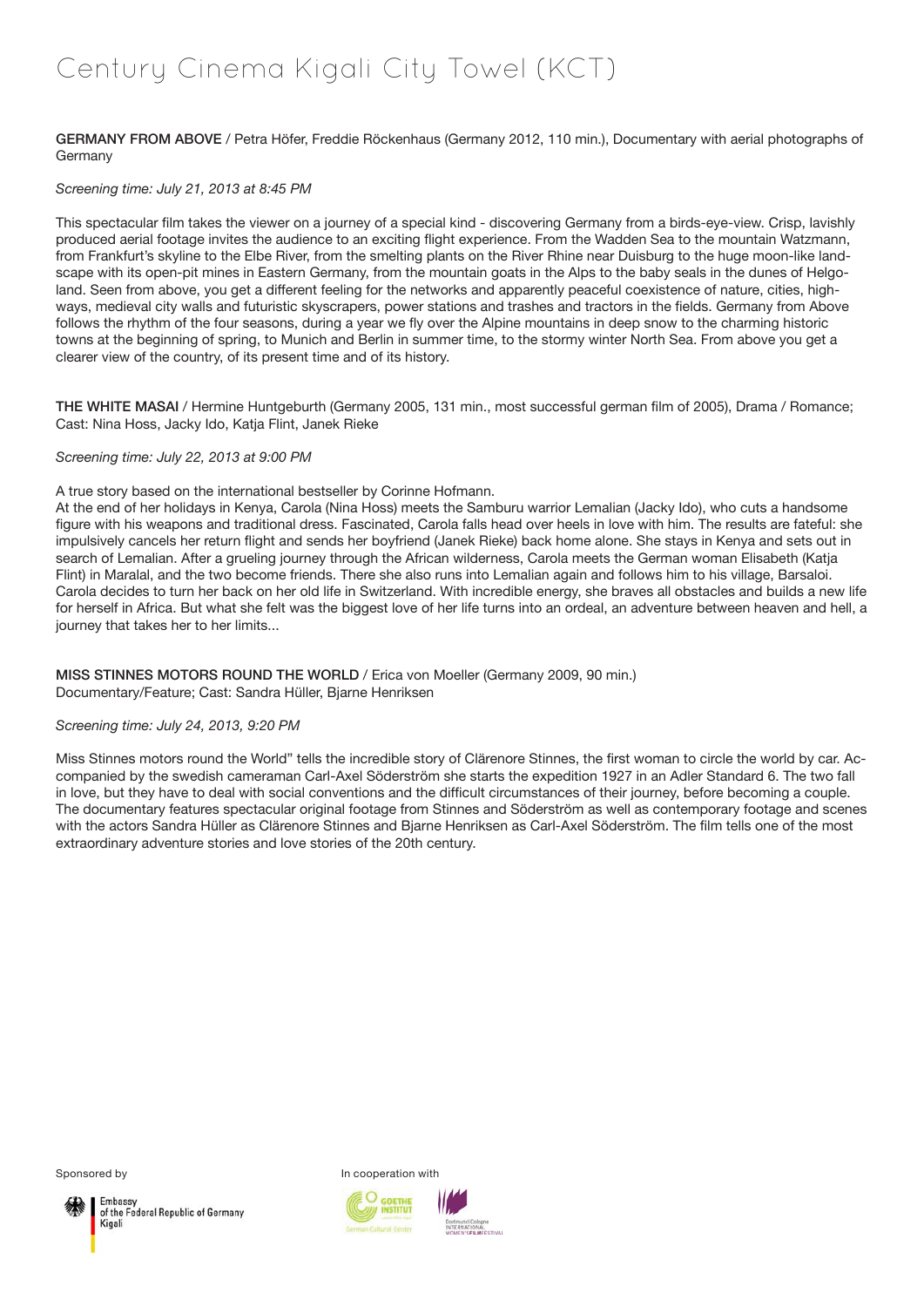## New Papyrus

LAYLA FOURIE / Pia Marais (Germany/South Africa 2013; 105 min.), Thriller; Cast: Rayna Campbell, August Diehl, Rapule Hendricks

#### *Screening time: July 23, 2013 at 6:30 PM*

Layla is a single mother living with her son in Johannesburg, getting by with casual work. After training as a polygraph operator she manages to secure a job with a company specialising in lie detectors and security. On her way to her new workplace she is involved in an accident which will fundamentally change her life. Layla becomes entangled in a web of lies and deceit. The truth could lead to the loss of her son.

For her third feature film Pia Marais - who lives in Berlin - returned to South Africa where she grew up to make this classic thriller. She uses the genre to take a look at a country which still bears the scars of apartheid. Almost casually, Layla Fourie develops into a political thriller which takes the audience into the paranoia, fear and mistrust of a society that is still profoundly affected by racial conflict.

THE CROCODILES OF THE WANDAOGO FAMILY (Documentary, Germany/Burkina Faso 2003, 61 min., German Short Film Award 2003) & KROKODILE OHNE SATTEL / crocodiles without saddles (short documentary, Germany 2012, 15 min.) – Britta Wandaogo

#### *Screening time: July 23, 2013 at 9:00 PM*

Once a year Britta Wandaogo makes a journey with her daughter and African husband to his home village in Burkina Faso. For a short time everyday life and family life are shared with the extended African family. With each visit the joy is intense. Along with the children, Kaddi searches for crocodiles, the mascot of the Wandaogo Family. But returning to Salifs roots also provokes conflicts between the parents. "If you wish to get close to a person, you also get closer to yourself." Just like this, a person in front of a camera can only show so much of himself as you allow with your own presence. In our European world, seeing means recognition and understanding automatically passes for knowledge. In Africa, this is a mistake. When a European speaks about what he sees, an African speaks about that which he does not see. With each journey I get closer to the interconnection of every-day life and myth. The meaning of life and spirit without a safety net. "A person alone cannot see far", says the village.

#### Crocodiles without saddles:

Memories do not follow a chronological order – nor does Britta Wandaogo's film.

Her 12-year-old daughter Kaddi thinks about the meaning of life and the role she plays in her German and African families. The filmmaker finds material in her archive which makes long-forgotten qualities and strengths visible to Kaddi. This very personal, almost intimate dialogue between the mother's images and the daughters's words shows how memories can be cultivated to make the here and now more comprehensible.

MOSTLY MARTHA / Sandra Nettelbeck (Germany 2001, 109 min.), Comedy / Romance; Cast: Martina Gedeck (German Film Award), Sergio Castellitto (European Film Award)

#### *Screening time: July 24, 2013 at 6:30 PM*

In a German restaurant, Chef Martha Klein is the undisputed supreme ruler of the kitchen staff and woe to any customer who would dare criticize her cooking. Her life is firmly centered around cooking which takes on a obsessive level with stubborn single mindedness. Even when she is ordered to take therapy, she still constantly talks about her work and the iron clad control she relishes in her task. All that changes when her sister dies in a car accident, leaving her 8 year old daughter, Lina. Martha takes her niece in and while making enquiries for her estranged father, she struggles to care for this stubbornly headstrong child. Meanwhile at work, a new chef named Mario is hired on and Martha feels threatened by this unorthodox intruder. The pressures of both her private and work life combine to create a situation that will fundamentally call her attitudes and life choices into question while these interlopers into her life begin to profoundly change it.



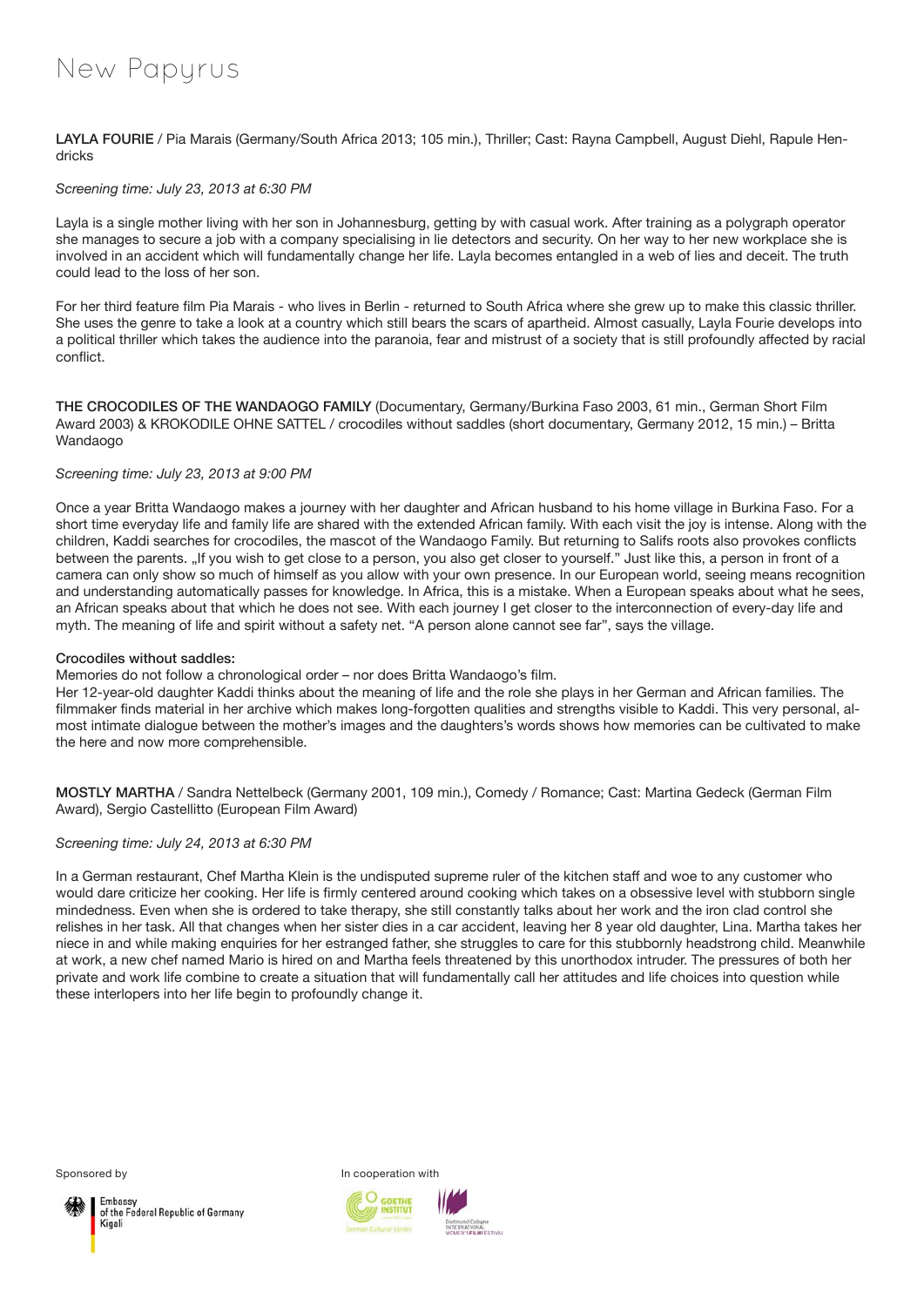## New Papyrus

BARBARA / Christian Petzold (Germany 2012, 105 min.), Drama, Silver Bear Berlin 2012, German Film Award 2012; Cast: Nina Hoss, Ronald Zehrfeld, Rainer Bock

#### *Screeninng time: July 24, 2013 at 9:00 PM*

Summer in the GDR in 1980. Barbara, a doctor, has submitted an application to emigrate to the West. She is punished by being posted away from the capital to a hospital in a small town. Jörg, her lover in the West, is busy planning her escape via the Baltic Sea. It's a waiting game for Barbara. Her new flat, the neighbours, summer and the countryside no longer hold any charms for her. Although she is attentive to her young patients in the department for paediatric surgery under her new boss, André, she is deliberately cool to her colleagues. Her life, she thinks, will begin later.

André confuses her. First there's his unshakable faith in her professional abilities, then there's way he cares, and his winning smile. What makes him cover up for her when she helps Stella, a young runaway? Is he spying on her? Is he in love? Christian Petzolds new work once again centres on a woman who seems to drift through life like a phantom. Hers is a life in which the fear of surveillance seems to be firmly embedded in all interpersonal relationships.

ALMANYA – WELCOME TO GERMANY / Yasemin Samdereli (Germany 2011, 97 min.), Comedy; Cast: Vedat Erincin, Fahri Yardim, Aylin Tezel, Lilay Huser, Demet Gül, Petra Schmidt-Schaller, Denis Moschitto

#### *Screening time: July 25, 2013 at 6:30 PM*

On 10 September, 1964, Germany's one-millionth 'guest worker' was welcomed. Spanning a period of no less than forty-five years, this film by sisters Yasemin Samdereli (director) and Nesrin Samdereli (screenplay) tells the story of guest worker number one-million-and-one – a man named Hüseyin Yilmaz and his family.

'Who or what am I – German or Turk?' asks six-year-old Cenk Yilmaz when neither his Turkish nor his German schoolmates pick him for their respective football teams. In an attempt to comfort Cenk, his 22-year-old cousin Canan tells him the story of their grandfather Hüseyin, who came to Germany at the end of the sixties as a 'guest worker' and who later brought his wife and children to 'Almanya'. Germany had long since become the family's home when without warning one night, Hüseyin surprises his loved ones with the news that he has bought a house in Turkey and now wants to return to the old country. Refusing to brook the slightest opposition, the entire family sets off for Turkey. This marks the beginning of a journey full of memories, arguments and reconciliations …